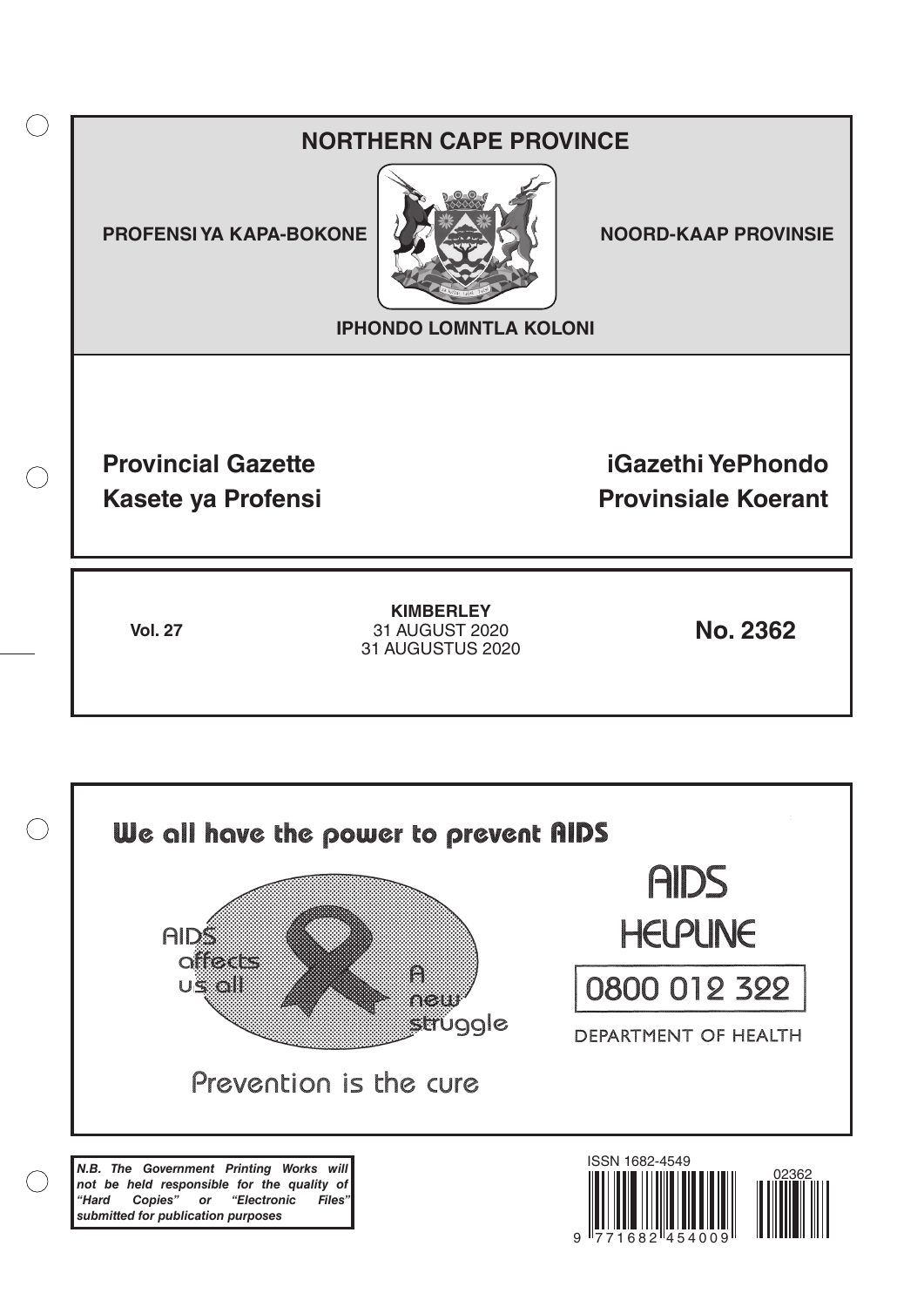## *IMPORTANT NOTICE OF OFFICE RELOCATION*



government printing

Department: **Government Printing Works<br>REPUBLIC OF SOUTH AFRICA** 

Private Bag X85, PRETORIA, 0001 149 Bosman Street, PRETORIA Tel: 012 748 6197, Website: www.gpwonline.co.za

# **URGENT NOTICE TO OUR VALUED CUSTOMERS: PUBLICATIONS OFFICE'S RELOCATION HAS BEEN TEMPORARILY SUSPENDED.**

Please be advised that the GPW Publications office will no longer move to 88 Visagie Street as indicated in the previous notices.

The move has been suspended due to the fact that the new building in 88 Visagie Street is not ready for occupation yet.

We will later on issue another notice informing you of the new date of relocation.

We are doing everything possible to ensure that our service to you is not disrupted.

As things stand, we will continue providing you with our normal service from the current location at 196 Paul Kruger Street, Masada building.

Customers who seek further information and or have any questions or concerns are free to contact us through telephone 012 748 6066 or email Ms Maureen Toka at Maureen.Toka@gpw.gov.za or cell phone at 082 859 4910.

Please note that you will still be able to download gazettes free of charge from our website www.gpwonline.co.za.

We apologies for any inconvenience this might have caused.

Issued by GPW Communications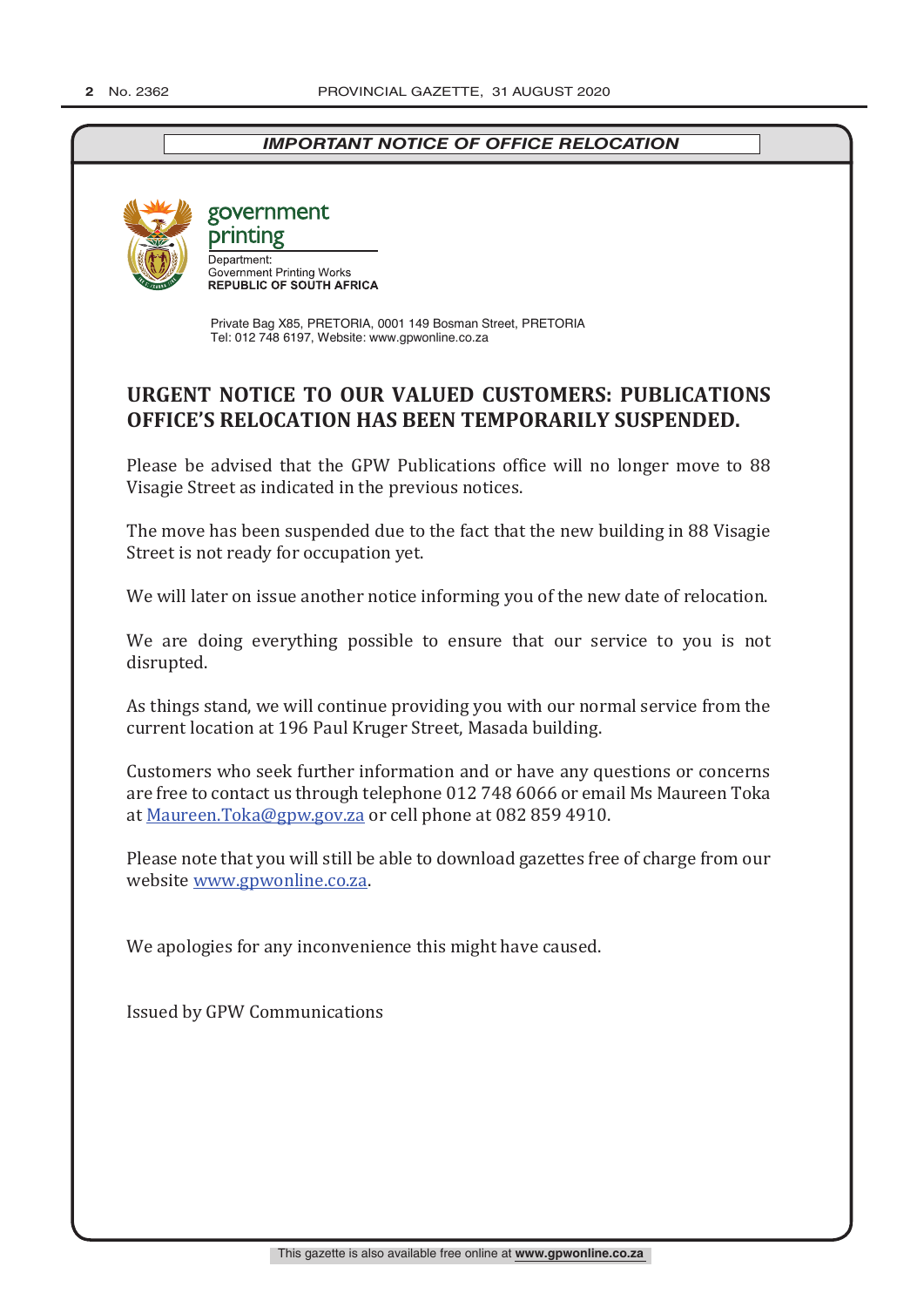# **IMPORTANT NOTICE:**

**The GovernmenT PrinTinG Works Will noT be held resPonsible for any errors ThaT miGhT occur due To The submission of incomPleTe / incorrecT / illeGible coPy.**

**no fuTure queries Will be handled in connecTion WiTh The above.**

#### **CONTENTS**

|    |                                                                                                            | Gazette<br>No. | Page<br>No. |
|----|------------------------------------------------------------------------------------------------------------|----------------|-------------|
|    | <b>MUNICIPAL NOTICES • MUNISIPALE KENNISGEWINGS</b>                                                        |                |             |
| 25 | Wet op Munisipale Stelsels en 129 (3) van die Munisipale Finansiële Bestuurswet: Kareeberg Munisipaliteit: | 2362           | 14          |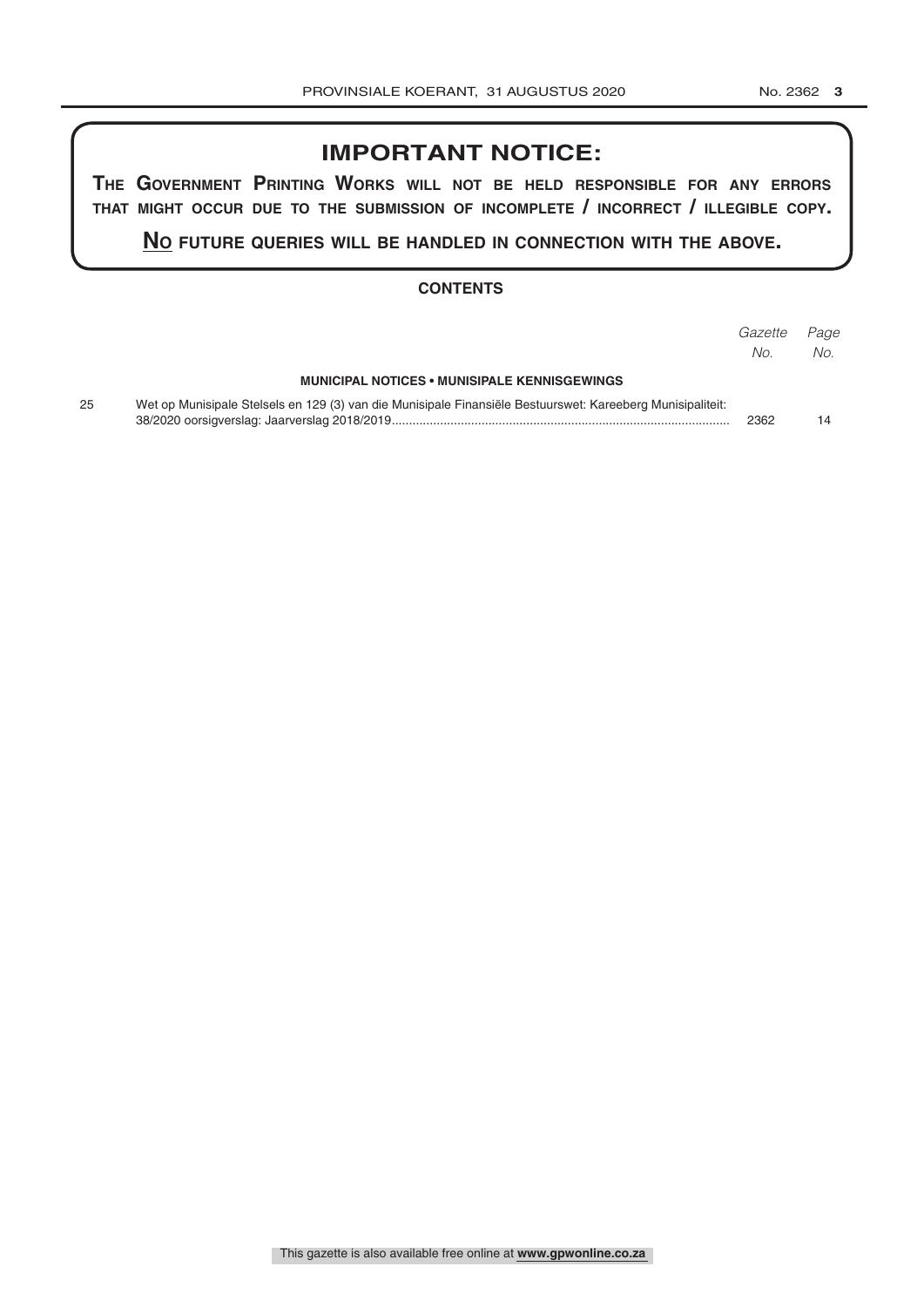

# **HIGH ALERT: SCAM WARNING!!!**

#### **TO ALL SUPPLIERS AND SERVICE PROVIDERS OF THE GOVERNMENT PRINTING WORKS**

It has come to the attention of the *GOVERNMENT PRINTING WORKS* that there are certain unscrupulous companies and individuals who are defrauding unsuspecting businesses disguised as representatives of the *Government Printing Works* (*GPW*).

The scam involves the fraudsters using the letterhead of *GPW* to send out fake tender bids to companies and requests to supply equipment and goods.

Although the contact person's name on the letter may be of an existing official, the contact details on the letter are not the same as the *Government Printing Works*'. When searching on the Internet for the address of the company that has sent the fake tender document, the address does not exist.

The banking details are in a private name and not company name. Government will never ask you to deposit any funds for any business transaction. *GPW* has alerted the relevant law enforcement authorities to investigate this scam to protect legitimate businesses as well as the name of the organisation.

Example of e-mails these fraudsters are using:

#### **PROCUREMENT@GPW-GOV.ORG**

Should you suspect that you are a victim of a scam, you must urgently contact the police and inform the *GPW*.

*GPW* has an official email with the domain as **@gpw.gov.za**

Government e-mails DO NOT have org in their e-mail addresses. All of these fraudsters also use the same or very similar telephone numbers. Although such number with an area code 012 looks like a landline, it is not fixed to any property.

*GPW* will never send you an e-mail asking you to supply equipment and goods without a purchase/order number. *GPW* does not procure goods for another level of Government. The organisation will not be liable for actions that result in companies or individuals being resultant victims of such a scam.

*Government Printing Works* gives businesses the opportunity to supply goods and services through RFQ / Tendering process. In order to be eligible to bid to provide goods and services, suppliers must be registered on the National Treasury's Central Supplier Database (CSD). To be registered, they must meet all current legislative requirements (e.g. have a valid tax clearance certificate and be in good standing with the South African Revenue Services - SARS).

 The tender process is managed through the Supply Chain Management (SCM) system of the department. SCM is highly regulated to minimise the risk of fraud, and to meet objectives which include value for money, open and effective competition, equitability, accountability, fair dealing, transparency and an ethical approach. Relevant legislation, regulations, policies, guidelines and instructions can be found on the tender's website.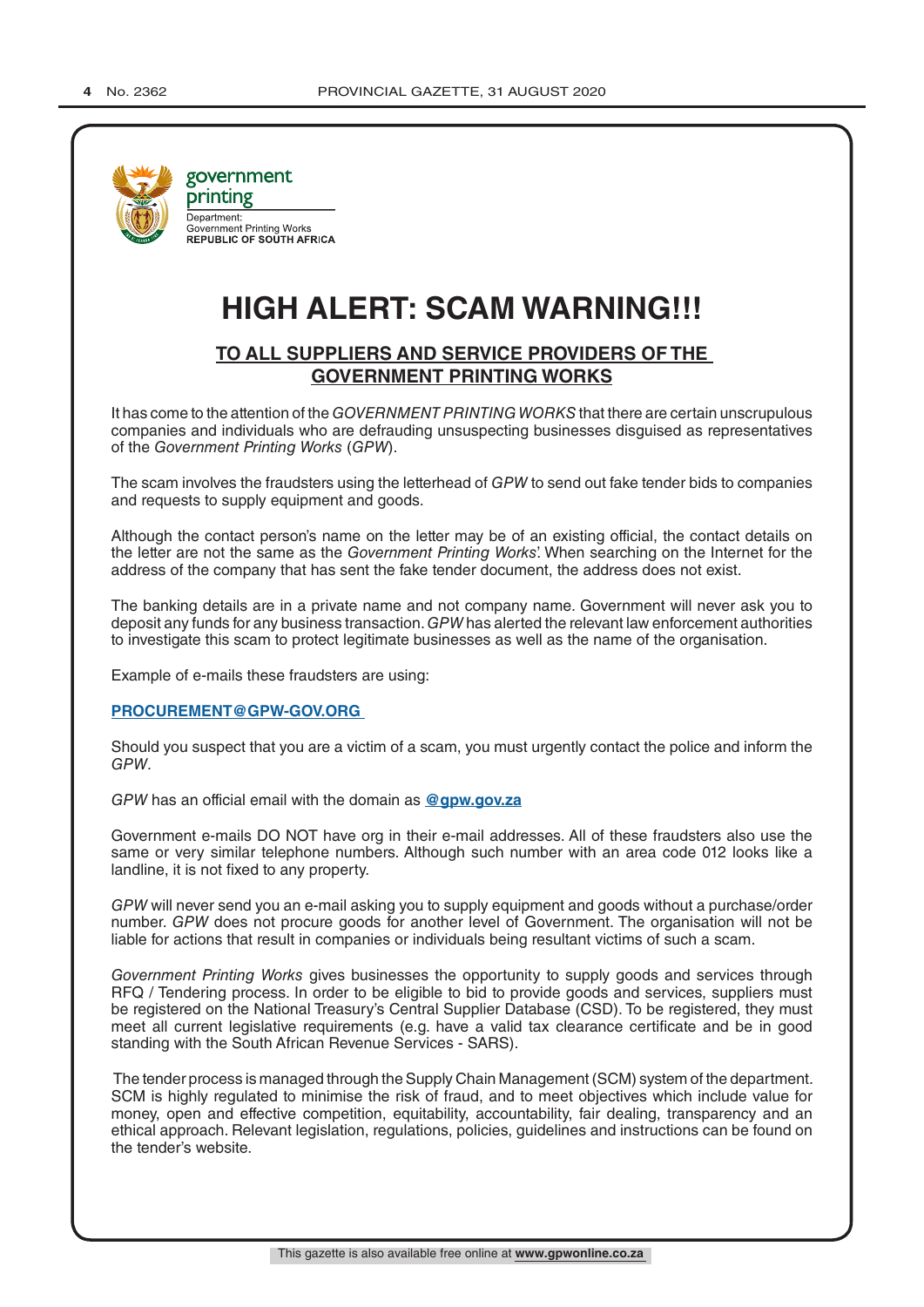#### **Fake Tenders**

National Treasury's CSD has launched the Government Order Scam campaign to combat fraudulent requests for quotes (RFQs). Such fraudulent requests have resulted in innocent companies losing money. We work hard at preventing and fighting fraud, but criminal activity is always a risk.

#### **How tender scams work**

There are many types of tender scams. Here are some of the more frequent scenarios:

Fraudsters use what appears to be government department stationery with fictitious logos and contact details to send a fake RFQ to a company to invite it to urgently supply goods. Shortly after the company has submitted its quote, it receives notification that it has won the tender. The company delivers the goods to someone who poses as an official or at a fake site. The Department has no idea of this transaction made in its name. The company is then never paid and suffers a loss.

#### OR

Fraudsters use what appears to be government department stationery with fictitious logos and contact details to send a fake RFQ to Company A to invite it to urgently supply goods. Typically, the tender specification is so unique that only Company B (a fictitious company created by the fraudster) can supply the goods in question.

Shortly after Company A has submitted its quote it receives notification that it has won the tender. Company A orders the goods and pays a deposit to the fictitious Company B. Once Company B receives the money, it disappears. Company A's money is stolen in the process.

Protect yourself from being scammed

- If you are registered on the supplier databases and you receive a request to tender or quote that seems to be from a government department, contact the department to confirm that the request is legitimate. Do not use the contact details on the tender document as these might be fraudulent.
- Compare tender details with those that appear in the Tender Bulletin, available online at **www.gpwonline.co.za**
- Make sure you familiarise yourself with how government procures goods and services. Visit the tender website for more information on how to tender.
- If you are uncomfortable about the request received, consider visiting the government department and/or the place of delivery and/or the service provider from whom you will be sourcing the goods.
- In the unlikely event that you are asked for a deposit to make a bid, contact the SCM unit of the department in question to ask whether this is in fact correct.

Any incidents of corruption, fraud, theft and misuse of government property in the *Government Printing Works* can be reported to:

Supply Chain Management: Ms. Anna Marie Du Toit, Tel. (012) 748 6292. Email: **Annamarie.DuToit@gpw.gov.za**

Marketing and Stakeholder Relations: Ms Bonakele Mbhele, at Tel. (012) 748 6193. Email: **Bonakele.Mbhele@gpw.gov.za** 

Security Services: Mr Daniel Legoabe, at tel. (012) 748 6176. Email: **Daniel.Legoabe@gpw.gov.za**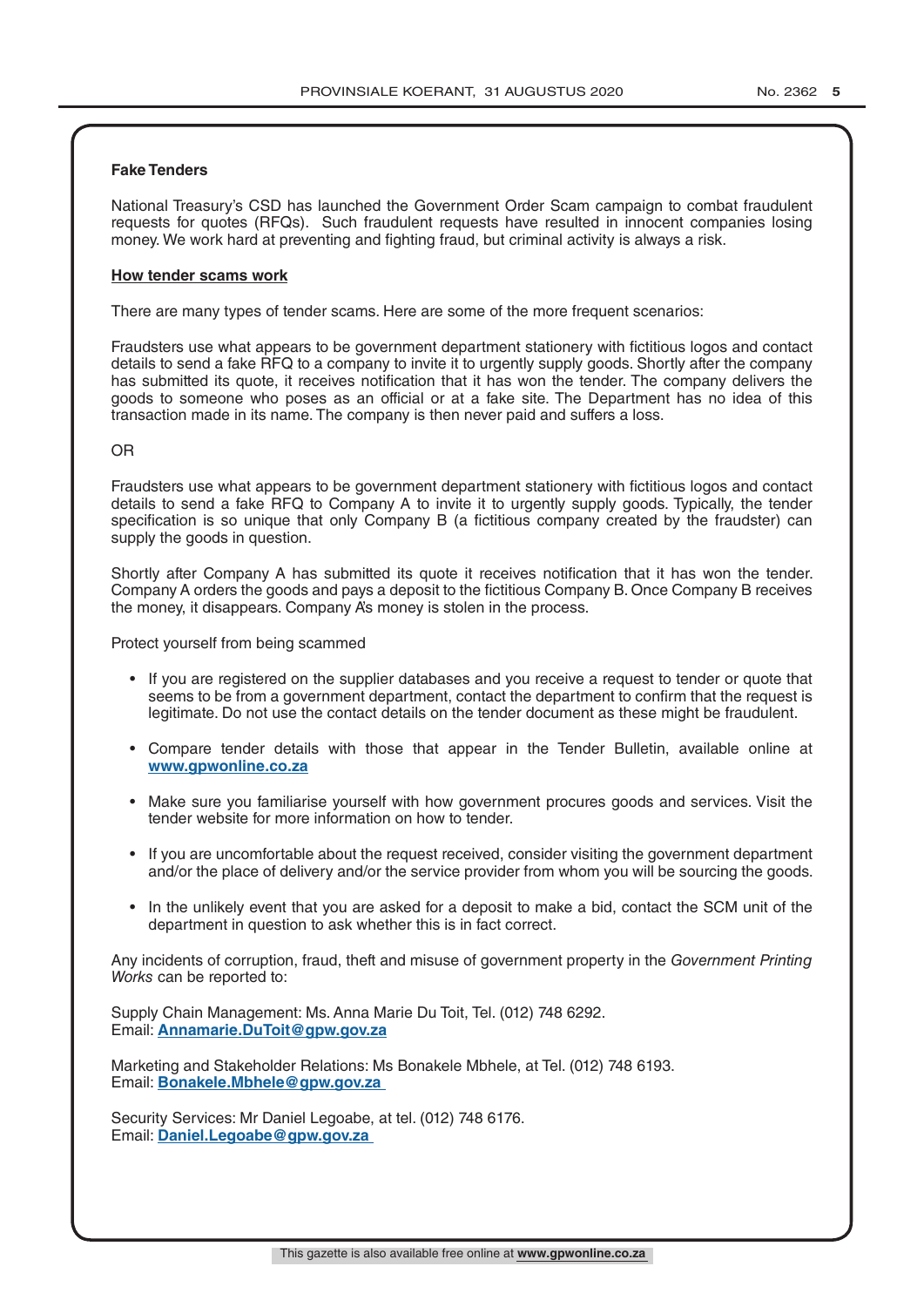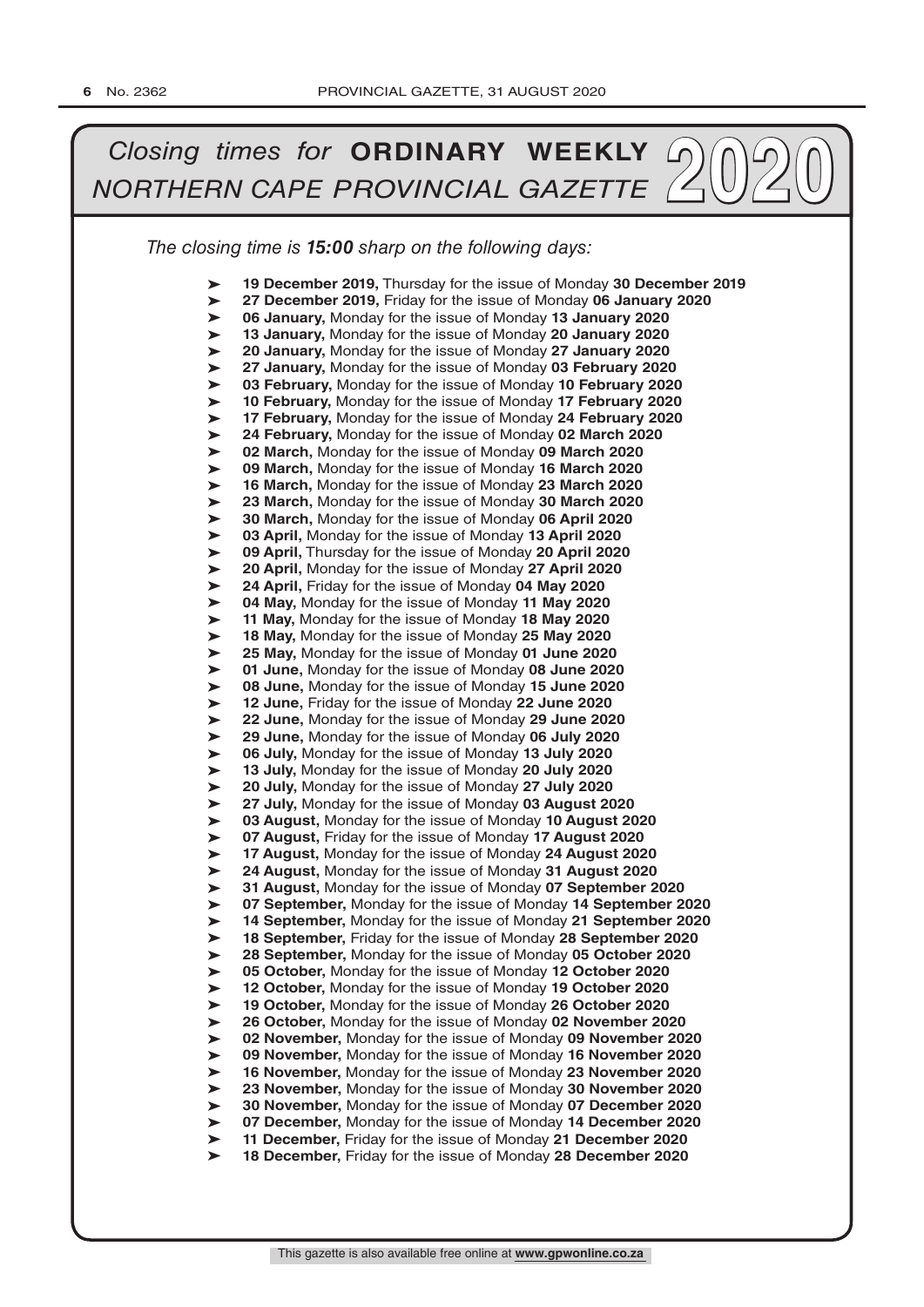# **LIST OF TARIFF RATES** FOR PUBLICATION OF NOTICES

# **COMMENCEMENT: 1 APRIL 2018**

#### **NATIONAL AND PROVINCIAL**

Notice sizes for National, Provincial & Tender gazettes 1/4, 2/4, 3/4, 4/4 per page. Notices submitted will be charged at R1008.80 per full page, pro-rated based on the above categories.

| <b>Pricing for National, Provincial - Variable Priced Notices</b> |                          |                      |  |
|-------------------------------------------------------------------|--------------------------|----------------------|--|
| Notice Type                                                       | <b>Page Space</b>        | <b>New Price (R)</b> |  |
| Ordinary National, Provincial                                     | 1/4 - Quarter Page       | 252.20               |  |
| Ordinary National, Provincial                                     | 2/4 - Half Page          | 504.40               |  |
| Ordinary National, Provincial                                     | 3/4 - Three Quarter Page | 756.60               |  |
| Ordinary National, Provincial                                     | 4/4 - Full Page          | 1008.80              |  |

### **EXTRA-ORDINARY**

All Extra-ordinary National and Provincial gazette notices are non-standard notices and attract a variable price based on the number of pages submitted.

The pricing structure for National and Provincial notices which are submitted as **Extra ordinary submissions** will be charged at R**3026.32** per page.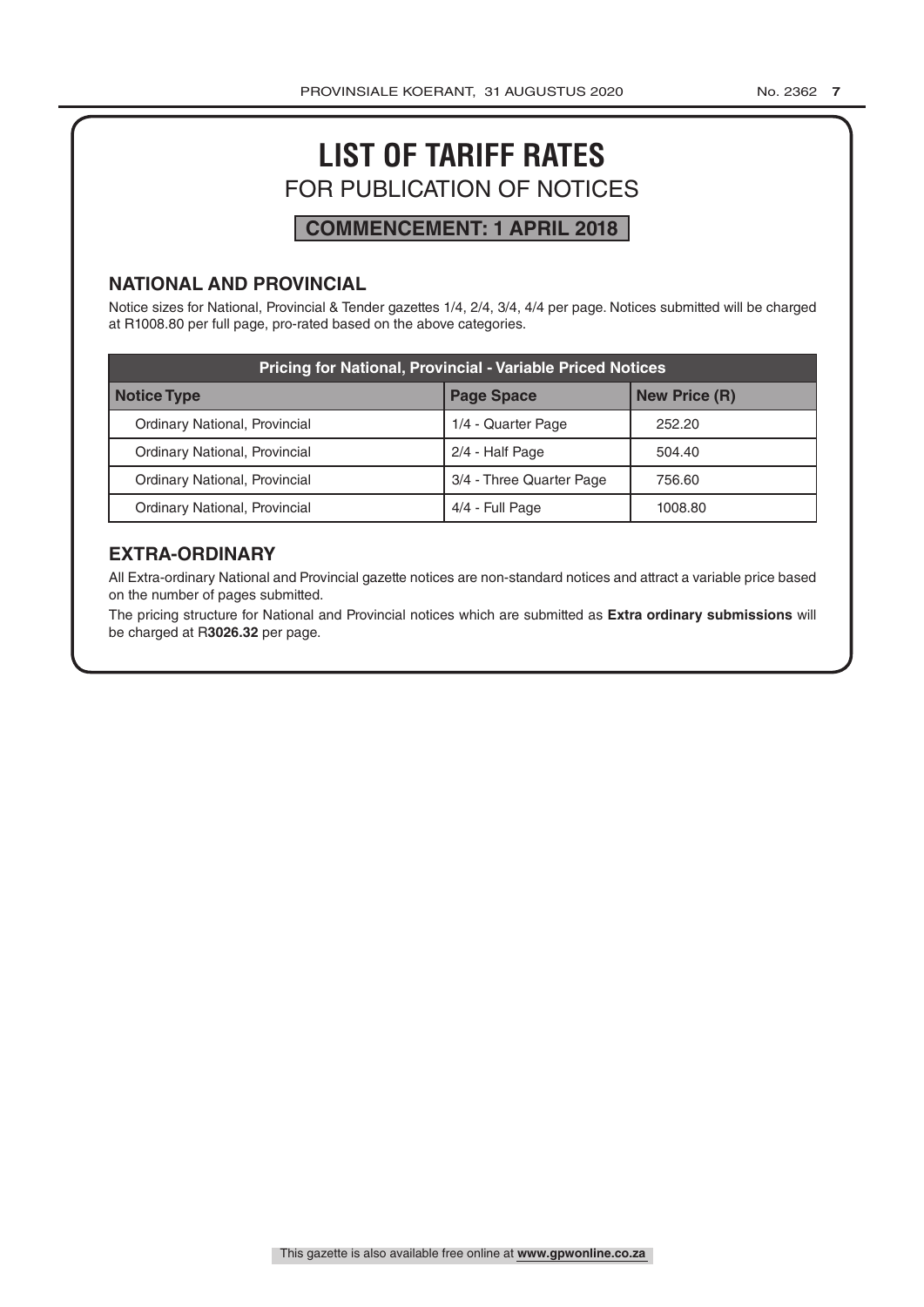The **Government Printing Works** (**GPW**) has established rules for submitting notices in line with its electronic notice processing system, which requires the use of electronic *Adobe* Forms. Please ensure that you adhere to these guidelines when completing and submitting your notice submission.

#### **Closing Times for ACCepTAnCe of noTiCes**

- 1. The *Government Gazette* and *Government Tender Bulletin* are weekly publications that are published on Fridays and the closing time for the acceptance of notices is strictly applied according to the scheduled time for each gazette.
- 2. Please refer to the Submission Notice Deadline schedule in the table below. This schedule is also published online on the Government Printing works website www.gpwonline.co.za

All re-submissions will be subject to the standard cut-off times. **All notices received after the closing time will be rejected**.

| <b>Government Gazette Type</b>                   | <b>Publication</b><br><b>Frequency</b> | <b>Publication Date</b>                         | <b>Submission Deadline</b>          | <b>Cancellations Deadline</b>                              |
|--------------------------------------------------|----------------------------------------|-------------------------------------------------|-------------------------------------|------------------------------------------------------------|
| <b>National Gazette</b>                          | Weekly                                 | Friday                                          | Friday 15h00 for next Friday        | Tuesday, 15h00 - 3<br>working days prior to<br>publication |
| <b>Regulation Gazette</b>                        | Weekly                                 | Friday                                          | Friday 15h00 for next Friday        | Tuesday, 15h00 - 3<br>working days prior to<br>publication |
| <b>Petrol Price Gazette</b>                      | Monthly                                | Tuesday before 1st<br>Wednesday of the<br>month | One day before publication          | 1 working day prior to<br>publication                      |
| <b>Road Carrier Permits</b>                      | Weekly                                 | Friday                                          | Thursday 15h00 for next<br>Friday   | 3 working days prior to<br>publication                     |
| Unclaimed Monies (Justice,<br>Labour or Lawyers) | January /<br>September 2 per<br>vear   | <b>Last Friday</b>                              | One week before publication         | 3 working days prior to<br>publication                     |
| Parliament (Acts, White<br>Paper, Green Paper)   | As required                            | Any day of the week                             | <b>None</b>                         | 3 working days prior to<br>publication                     |
| <b>Manuals</b>                                   | <b>Bi- Monthly</b>                     | 2nd and last Thursday<br>of the month           | One week before publication         | 3 working days prior to<br>publication                     |
| <b>State of Budget</b><br>(National Treasury)    | Monthly                                | 30th or last Friday of<br>the month             | One week before publication         | 3 working days prior to<br>publication                     |
| <b>Extraordinary Gazettes</b>                    | As required                            | Any day of the week                             | Before 10h00 on publication<br>date | Before 10h00 on<br>publication date                        |
| Legal Gazettes A, B and C                        | Weekly                                 | Friday                                          | One week before publication         | Tuesday, 15h00 - 3<br>working days prior to<br>publication |
| <b>Tender Bulletin</b>                           | Weekly                                 | Friday                                          | Friday 15h00 for next Friday        | Tuesday, 15h00 - 3<br>working days prior to<br>publication |
| Gauteng                                          | Weekly                                 | Wednesday                                       | Two weeks before publication        | 3 days after submission<br>deadline                        |
| <b>Eastern Cape</b>                              | Weekly                                 | Monday                                          | One week before publication         | 3 working days prior to<br>publication                     |
| Northern Cape                                    | Weekly                                 | Monday                                          | One week before publication         | 3 working days prior to<br>publication                     |
| <b>North West</b>                                | Weekly                                 | <b>Tuesday</b>                                  | One week before publication         | 3 working days prior to<br>publication                     |
| <b>KwaZulu-Natal</b>                             | Weekly                                 | Thursday                                        | One week before publication         | 3 working days prior to<br>publication                     |
| Limpopo                                          | Weekly                                 | Friday                                          | One week before publication         | 3 working days prior to<br>publication                     |
| Mpumalanga                                       | Weekly                                 | Friday                                          | One week before publication         | 3 working days prior to<br>publication                     |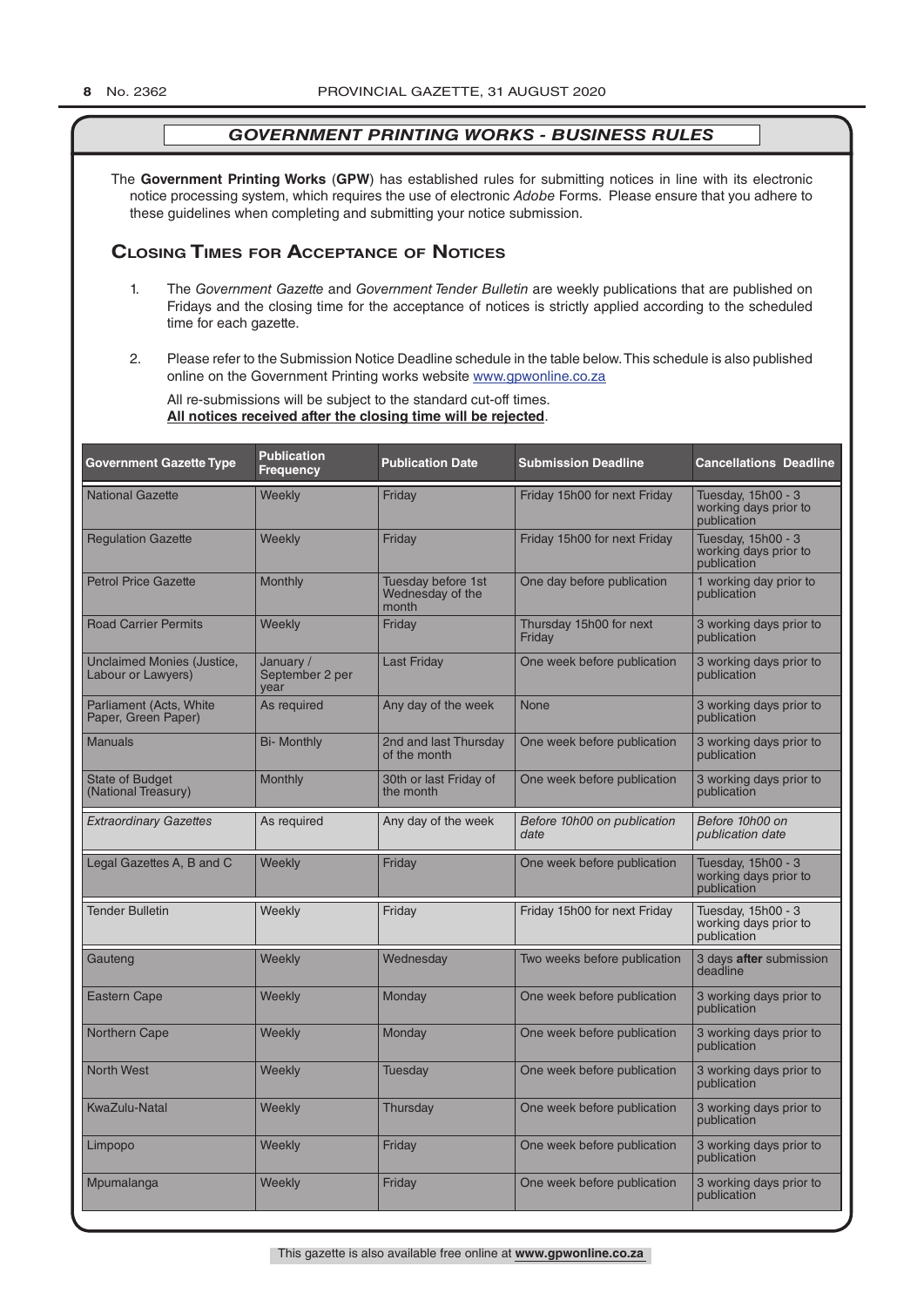|                                         | <b>Publication</b> |                                                      |                              |                                             |
|-----------------------------------------|--------------------|------------------------------------------------------|------------------------------|---------------------------------------------|
| <b>Government Gazette Type</b>          | <b>Frequency</b>   | <b>Publication Date</b>                              | <b>Submission Deadline</b>   | <b>Cancellations Deadline</b>               |
| Gauteng Liquor License<br>Gazette       | Monthly            | Wednesday before<br>the First Friday of the<br>month | Two weeks before publication | 3 working days after<br>submission deadline |
| Northern Cape Liquor<br>License Gazette | Monthly            | First Friday of the<br>month                         | Two weeks before publication | 3 working days after<br>submission deadline |
| National Liquor License<br>Gazette      | Monthly            | First Friday of the<br>month                         | Two weeks before publication | 3 working days after<br>submission deadline |
| Mpumalanga Liquor License<br>Gazette    | <b>Bi-Monthly</b>  | Second & Fourth<br>Friday                            | One week before publication  | 3 working days prior to<br>publication      |

#### **exTrAordinAry gAzeTTes**

3. *Extraordinary Gazettes* can have only one publication date. If multiple publications of an *Extraordinary Gazette* are required, a separate Z95/Z95Prov *Adobe* Forms for each publication date must be submitted.

#### **NOTICE SUBMISSION PROCESS**

- 4. Download the latest *Adobe* form, for the relevant notice to be placed, from the **Government Printing Works** website www.gpwonline.co.za.
- 5. The *Adobe* form needs to be completed electronically using *Adobe Acrobat* / *Acrobat Reader*. Only electronically completed *Adobe* forms will be accepted. No printed, handwritten and/or scanned *Adobe* forms will be accepted.
- 6. The completed electronic *Adobe* form has to be submitted via email to submit.egazette@gpw.gov.za. The form needs to be submitted in its original electronic *Adobe* format to enable the system to extract the completed information from the form for placement in the publication.
- 7. Every notice submitted **must** be accompanied by an official **GPW** quotation. This must be obtained from the *eGazette* Contact Centre.
- 8. Each notice submission should be sent as a single email. The email **must** contain **all documentation relating to a particular notice submission**.
	- 8.1. Each of the following documents must be attached to the email as a separate attachment:
		- 8.1.1. An electronically completed *Adobe* form, specific to the type of notice that is to be placed.
			- 8.1.1.1. For National *Government Gazette* or *Provincial Gazette* notices, the notices must be accompanied by an electronic Z95 or Z95Prov *Adobe* form
			- 8.1.1.2. The notice content (body copy) **MUST** be a separate attachment.
		- 8.1.2. A copy of the official **Government Printing Works** quotation you received for your notice. *(Please see Quotation section below for further details)*
		- 8.1.3. A valid and legible Proof of Payment / Purchase Order: **Government Printing Works** account customer must include a copy of their Purchase Order*.* **Non**-**Government Printing Works** account customer needs to submit the proof of payment for the notice
		- 8.1.4. Where separate notice content is applicable (Z95, Z95 Prov and TForm 3, it should **also** be attached as a separate attachment. *(Please see the Copy Section below, for the specifications)*.
		- 8.1.5. Any additional notice information if applicable.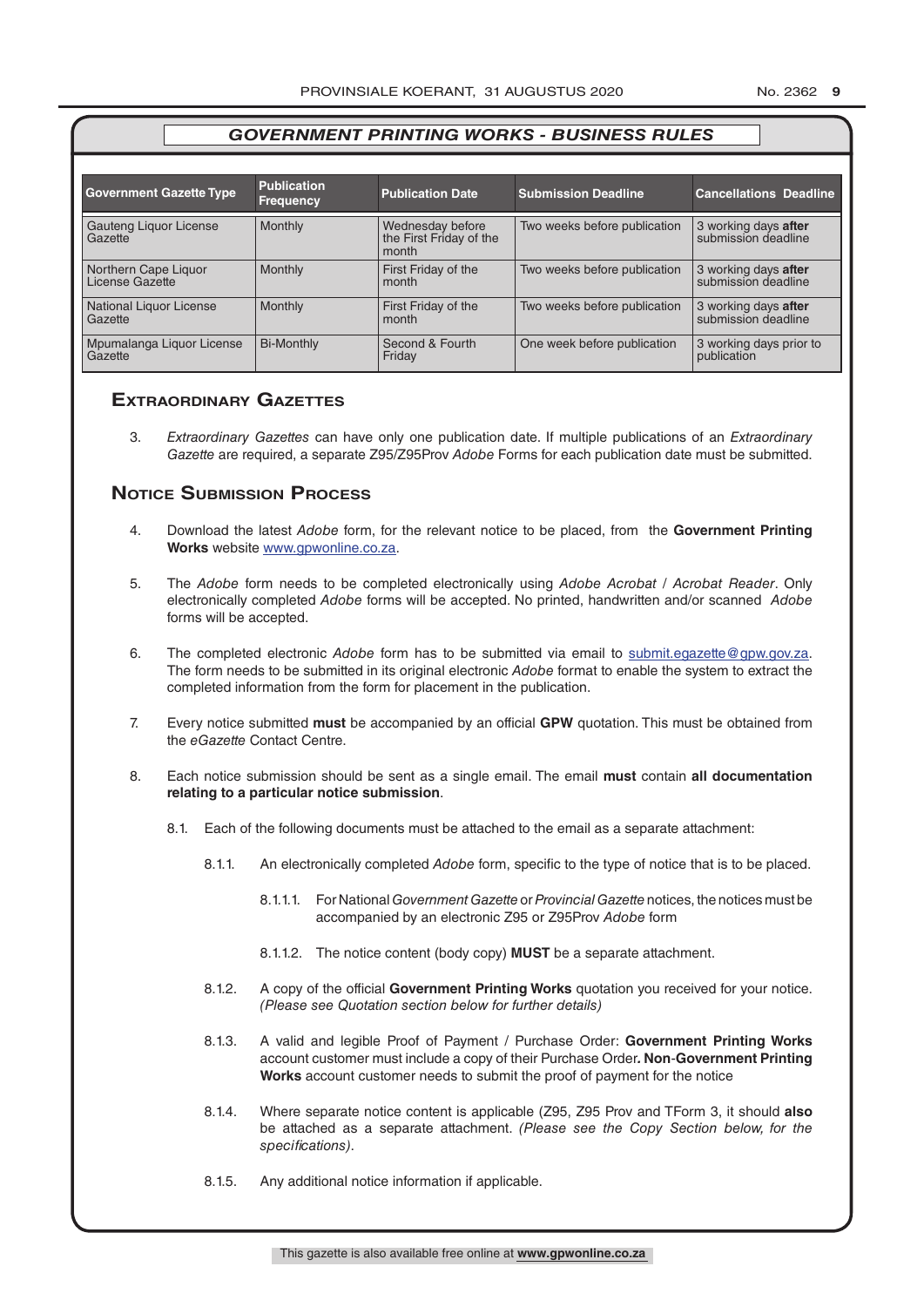- 9. The electronic *Adobe* form will be taken as the primary source for the notice information to be published. Instructions that are on the email body or covering letter that contradicts the notice form content will not be considered. The information submitted on the electronic *Adobe* form will be published as-is.
- 10. To avoid duplicated publication of the same notice and double billing, Please submit your notice **ONLY ONCE.**
- 11. Notices brought to **GPW** by "walk-in" customers on electronic media can only be submitted in *Adobe* electronic form format. All "walk-in" customers with notices that are not on electronic *Adobe* forms will be routed to the Contact Centre where they will be assisted to complete the forms in the required format.
- 12. Should a customer submit a bulk submission of hard copy notices delivered by a messenger on behalf of any organisation e.g. newspaper publisher, the messenger will be referred back to the sender as the submission does not adhere to the submission rules.

#### **QuoTATions**

- 13. Quotations are valid until the next tariff change.
	- 13.1. *Take note:* **GPW**'s annual tariff increase takes place on *1 April* therefore any quotations issued, accepted and submitted for publication up to *31 March* will keep the old tariff. For notices to be published from 1 April, a quotation must be obtained from **GPW** with the new tariffs. Where a tariff increase is implemented during the year, **GPW** endeavours to provide customers with 30 days' notice of such changes.
- 14. Each quotation has a unique number.
- 15. Form Content notices must be emailed to the *eGazette* Contact Centre for a quotation.
	- 15.1. The *Adobe* form supplied is uploaded by the Contact Centre Agent and the system automatically calculates the cost of your notice based on the layout/format of the content supplied.
	- 15.2. It is critical that these *Adobe* Forms are completed correctly and adhere to the guidelines as stipulated by **GPW**.

#### 16. **APPLICABLE ONLY TO GPW ACCOUNT HOLDERS**:

- 16.1. **GPW** Account Customers must provide a valid **GPW** account number to obtain a quotation.
- 16.2. Accounts for **GPW** account customers **must** be active with sufficient credit to transact with **GPW** to submit notices.
	- 16.2.1. If you are unsure about or need to resolve the status of your account, please contact the **GPW** Finance Department prior to submitting your notices. (If the account status is not resolved prior to submission of your notice, the notice will be failed during the process).

#### 17. **APPLICABLE ONLY TO CASH CUSTOMERS:**

- 17.1. Cash customers doing **bulk payments** must use a **single email address** in order to use the **same proof of payment** for submitting multiple notices.
- 18. The responsibility lies with you, the customer, to ensure that the payment made for your notice(s) to be published is sufficient to cover the cost of the notice(s).
- 19. Each quotation will be associated with one proof of payment / purchase order / cash receipt.

19.1. This means that **the quotation number can only be used once to make a payment.**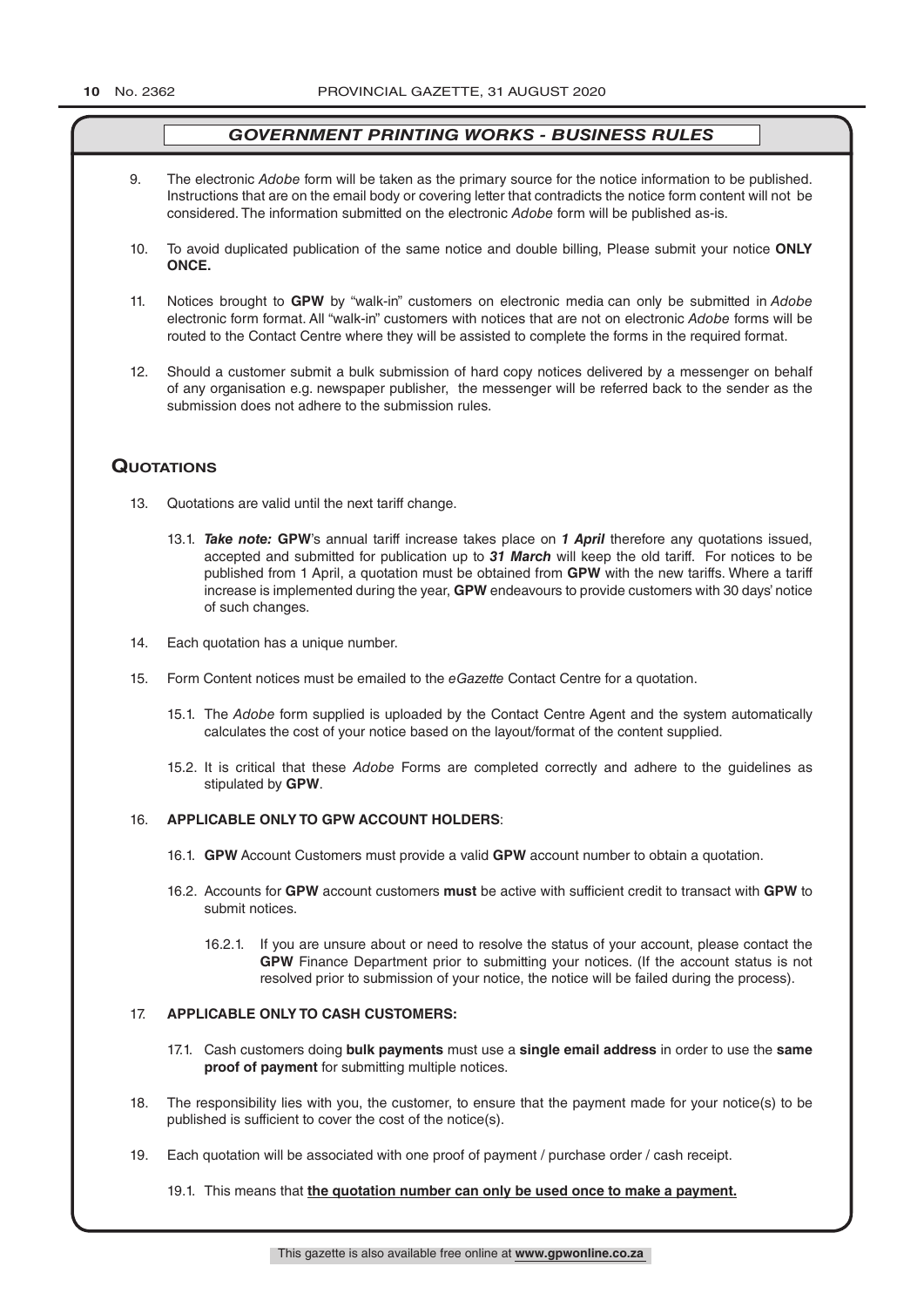#### **COPY (SEPARATE NOTICE CONTENT DOCUMENT)**

- 20. Where the copy is part of a separate attachment document for Z95, Z95Prov and TForm03
	- 20.1. Copy of notices must be supplied in a separate document and may not constitute part of any covering letter, purchase order, proof of payment or other attached documents.

The content document should contain only one notice. (You may include the different translations of the same notice in the same document).

20.2. The notice should be set on an A4 page, with margins and fonts set as follows:

Page size = A4 Portrait with page margins: Top = 40mm, LH/RH = 16mm, Bottom = 40mm; Use font size: Arial or Helvetica 10pt with 11pt line spacing;

Page size = A4 Landscape with page margins: Top = 16mm, LH/RH = 40mm, Bottom = 16mm; Use font size: Arial or Helvetica 10pt with 11pt line spacing;

#### **CAnCellATions**

- 21. Cancellation of notice submissions are accepted by **GPW** according to the deadlines stated in the table above in point 2. Non-compliance to these deadlines will result in your request being failed. Please pay special attention to the different deadlines for each gazette. Please note that any notices cancelled after the cancellation deadline will be published and charged at full cost.
- 22. Requests for cancellation must be sent by the original sender of the notice and must accompanied by the relevant notice reference number (N-) in the email body.

#### **AmendmenTs To noTiCes**

23. With effect from 01 October 2015, **GPW** will not longer accept amendments to notices. The cancellation process will need to be followed according to the deadline and a new notice submitted thereafter for the next available publication date.

#### **REJECTIONS**

- 24. All notices not meeting the submission rules will be rejected to the customer to be corrected and resubmitted. Assistance will be available through the Contact Centre should help be required when completing the forms. (012-748 6200 or email info.egazette@gpw.gov.za). Reasons for rejections include the following:
	- 24.1. Incorrectly completed forms and notices submitted in the wrong format, will be rejected.
	- 24.2. Any notice submissions not on the correct *Adobe* electronic form, will be rejected.
	- 24.3. Any notice submissions not accompanied by the proof of payment / purchase order will be rejected and the notice will not be processed.
	- 24.4. Any submissions or re-submissions that miss the submission cut-off times will be rejected to the customer. The Notice needs to be re-submitted with a new publication date.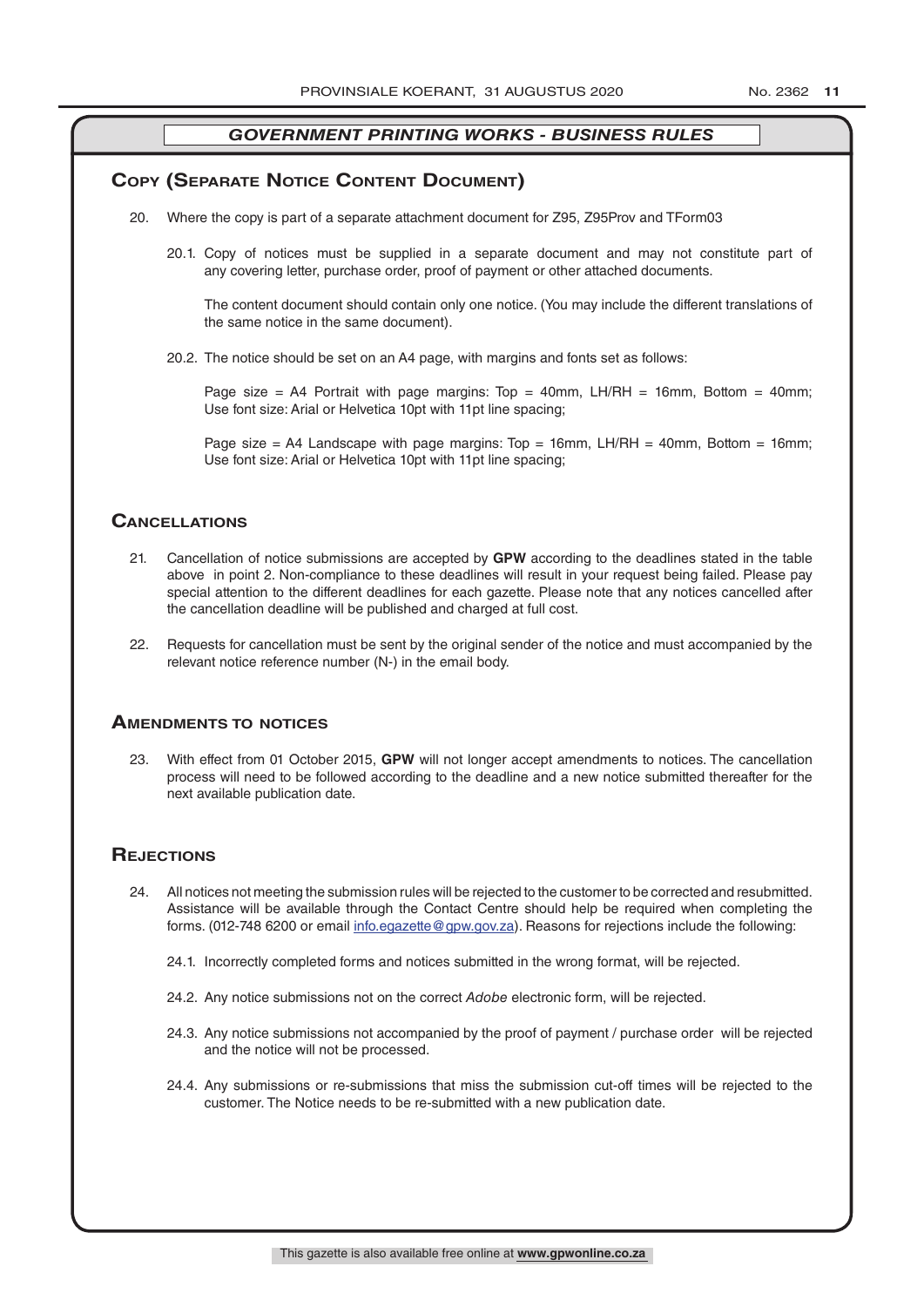#### **ApprovAl of noTiCes**

- 25. Any notices other than legal notices are subject to the approval of the Government Printer, who may refuse acceptance or further publication of any notice.
- 26. No amendments will be accepted in respect to separate notice content that was sent with a Z95 or Z95Prov notice submissions. The copy of notice in layout format (previously known as proof-out) is only provided where requested, for Advertiser to see the notice in final Gazette layout. Should they find that the information submitted was incorrect, they should request for a notice cancellation and resubmit the corrected notice, subject to standard submission deadlines. The cancellation is also subject to the stages in the publishing process, i.e. If cancellation is received when production (printing process) has commenced, then the notice cannot be cancelled.

#### **GOVERNMENT PRINTER INDEMNIFIED AGAINST LIABILITY**

- 27. The Government Printer will assume no liability in respect of—
	- 27.1. any delay in the publication of a notice or publication of such notice on any date other than that stipulated by the advertiser;
	- 27.2. erroneous classification of a notice, or the placement of such notice in any section or under any heading other than the section or heading stipulated by the advertiser;
	- 27.3. any editing, revision, omission, typographical errors or errors resulting from faint or indistinct copy.

#### **liAbiliTy of AdverTiser**

28. Advertisers will be held liable for any compensation and costs arising from any action which may be instituted against the Government Printer in consequence of the publication of any notice.

#### **CusTomer inQuiries**

Many of our customers request immediate feedback/confirmation of notice placement in the gazette from our Contact Centre once they have submitted their notice – While **GPW** deems it one of their highest priorities and responsibilities to provide customers with this requested feedback and the best service at all times, we are only able to do so once we have started processing your notice submission.

**GPW** has a 2-working day turnaround time for processing notices received according to the business rules and deadline submissions.

Please keep this in mind when making inquiries about your notice submission at the Contact Centre.

- 29. Requests for information, quotations and inquiries must be sent to the Contact Centre ONLY.
- 30. Requests for Quotations (RFQs) should be received by the Contact Centre at least **2 working days** before the submission deadline for that specific publication.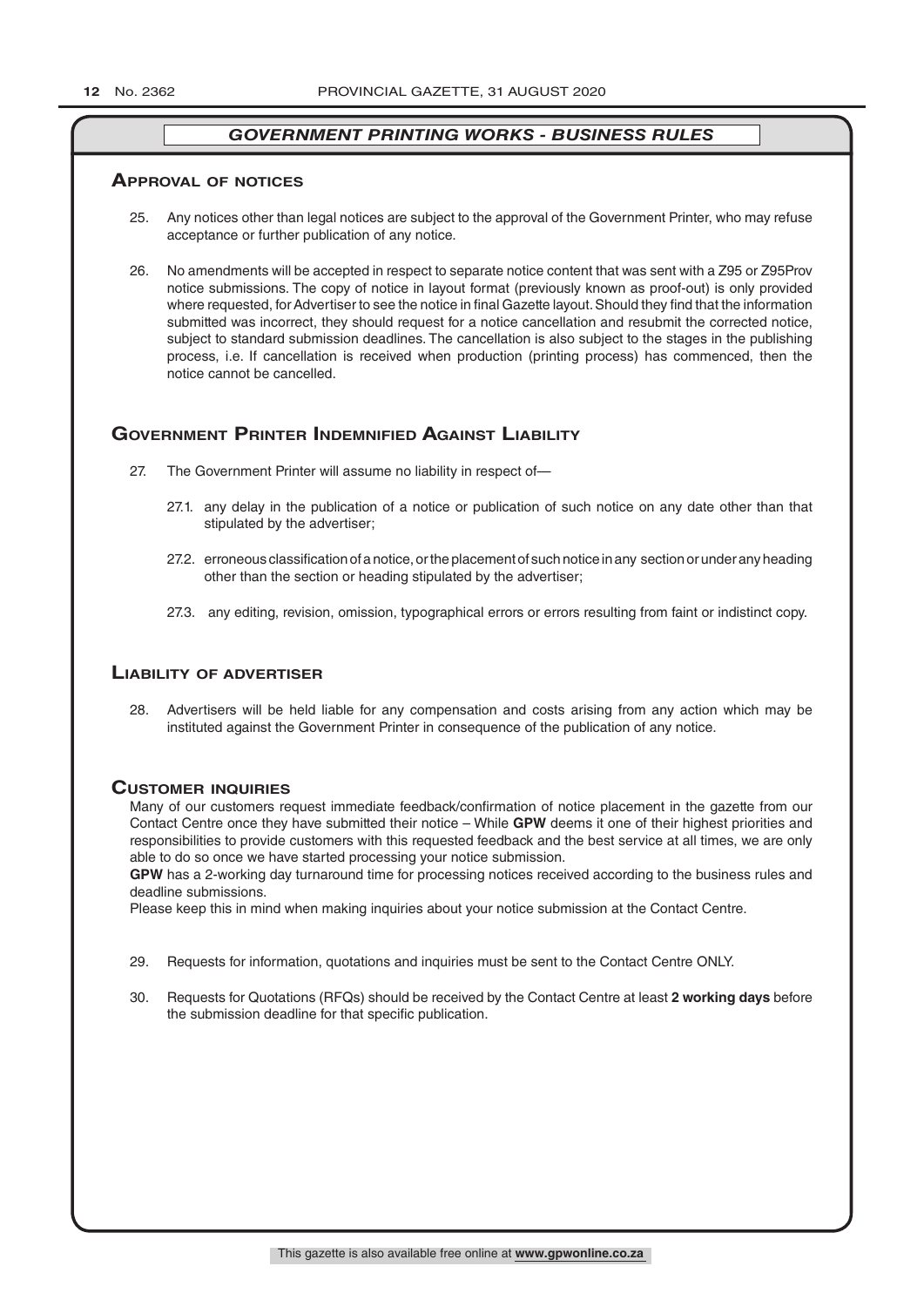#### **pAymenT of CosT**

- 31. The Request for Quotation for placement of the notice should be sent to the Gazette Contact Centre as indicated above, prior to submission of notice for advertising.
- 32. Payment should then be made, or Purchase Order prepared based on the received quotation, prior to the submission of the notice for advertising as these documents i.e. proof of payment or Purchase order will be required as part of the notice submission, as indicated earlier.
- 33. Every proof of payment must have a valid **GPW** quotation number as a reference on the proof of payment document.
- 34. Where there is any doubt about the cost of publication of a notice, and in the case of copy, an enquiry, accompanied by the relevant copy, should be addressed to the Gazette Contact Centre, **Government Printing Works**, Private Bag X85, Pretoria, 0001 email: info.egazette@gpw.gov.za before publication.
- 35. Overpayment resulting from miscalculation on the part of the advertiser of the cost of publication of a notice will not be refunded, unless the advertiser furnishes adequate reasons why such miscalculation occurred. In the event of underpayments, the difference will be recovered from the advertiser, and future notice(s) will not be published until such time as the full cost of such publication has been duly paid in cash or electronic funds transfer into the **Government Printing Works** banking account.
- 36. In the event of a notice being cancelled, a refund will be made only if no cost regarding the placing of the notice has been incurred by the **Government Printing Works**.
- 37. The **Government Printing Works** reserves the right to levy an additional charge in cases where notices, the cost of which has been calculated in accordance with the List of Fixed Tariff Rates, are subsequently found to be excessively lengthy or to contain overmuch or complicated tabulation.

#### **proof of publiCATion**

- 38. Copies of any of the *Government Gazette* or *Provincial Gazette* can be downloaded from the **Government Printing Works** website www.gpwonline.co.za free of charge, should a proof of publication be required.
- 39. Printed copies may be ordered from the Publications department at the ruling price. The **Government Printing Works** will assume no liability for any failure to post or for any delay in despatching of such *Government Gazette*(s)

#### *GOVERNMENT PRINTING WORKS CONTACT INFORMATION*

| <b>Physical Address:</b>                                            | <b>Postal Address:</b> | <b>GPW Banking Details:</b>                 |  |
|---------------------------------------------------------------------|------------------------|---------------------------------------------|--|
| <b>Government Printing Works</b>                                    | Private Bag X85        | <b>Bank: ABSA Bosman Street</b>             |  |
| 149 Bosman Street                                                   | Pretoria               | <b>Account No.: 405 7114 016</b>            |  |
| Pretoria                                                            | 0001                   | <b>Branch Code: 632-005</b>                 |  |
| <b>For Gazette and Notice submissions: Gazette Submissions:</b>     |                        | <b>E-mail:</b> submit.eqazette@gpw.gov.za   |  |
| <b>For queries and quotations, contact: Gazette Contact Centre:</b> |                        | <b>E-mail:</b> info.egazette@gpw.gov.za     |  |
|                                                                     |                        | <b>Tel: 012-748 6200</b>                    |  |
| Contact person for subscribers: Mrs M. Toka:                        |                        | <b>E-mail:</b> subscriptions $@$ gpw.gov.za |  |
|                                                                     |                        | <b>Tel: 012-748-6066 / 6060 / 6058</b>      |  |
|                                                                     |                        | <b>Fax: 012-323-9574</b>                    |  |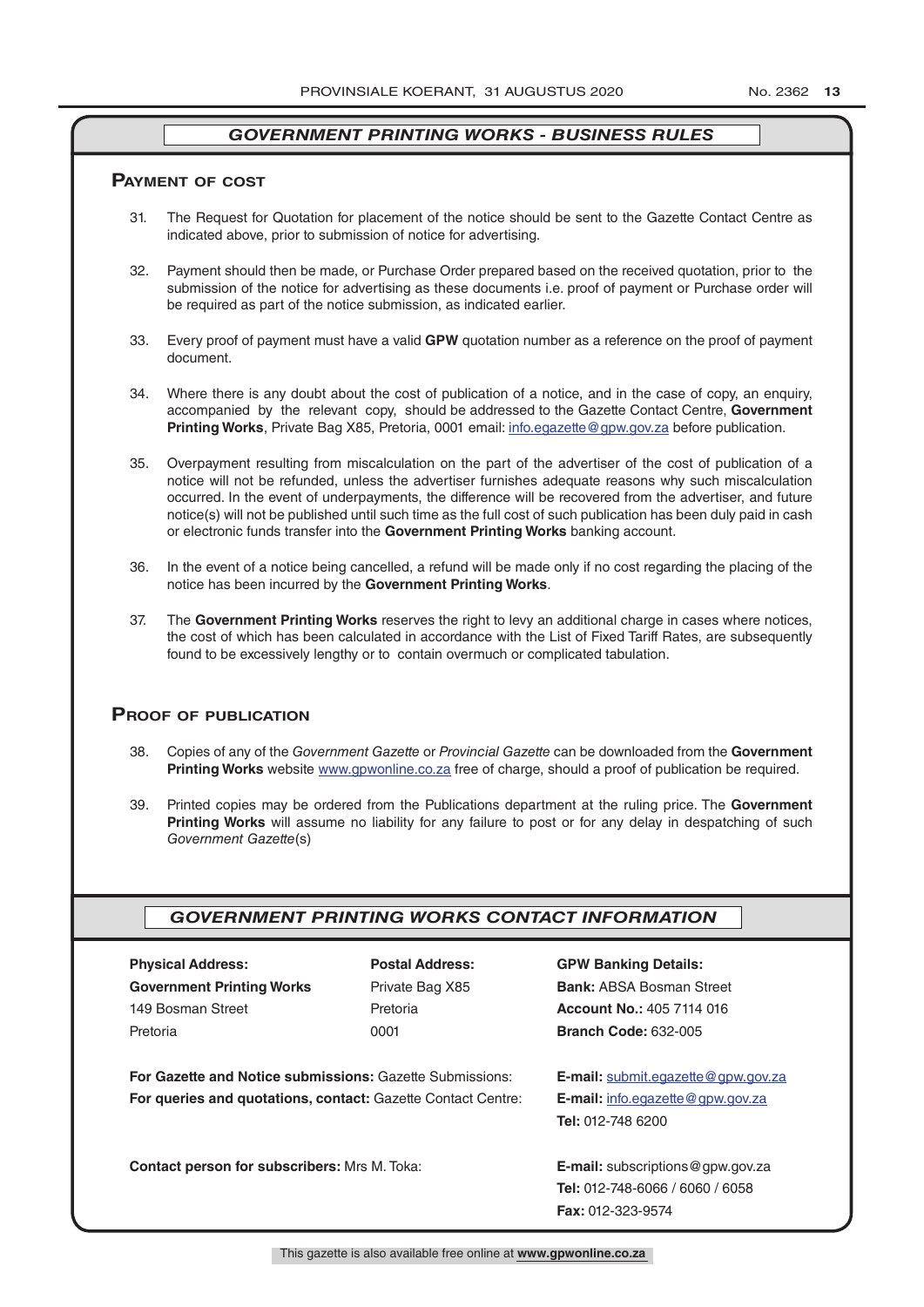# Municipal Notices • Munisipale Kennisgewings

**MUNICIPAL NOTICE 25 OF 2020** 

# **Kareeberg Munisipaliteit**

# 38/2020 OORSIGVERSLAG: JAARVERSLAG 2018/2019

Kennis geskied hiermee ingevolge Artikel 21(A) van die Wet op Munisipale Stelsels en 129 (3) van die Munisipale Finansiële Bestuurswet, dat bogenoemde verslag ter insae lê by die Hoof: **Korporatiewe Dienste** 

## **MNR. Z. MJANDANA WAARNEMENDE MUNISIPALE BESTUURDER**

Posbus 10 Carnarvon 8925

Tel. 053-3823012

28 Julie 2020

 $L5.14.1.1$ 

Noordwester, 28 Julie 2020